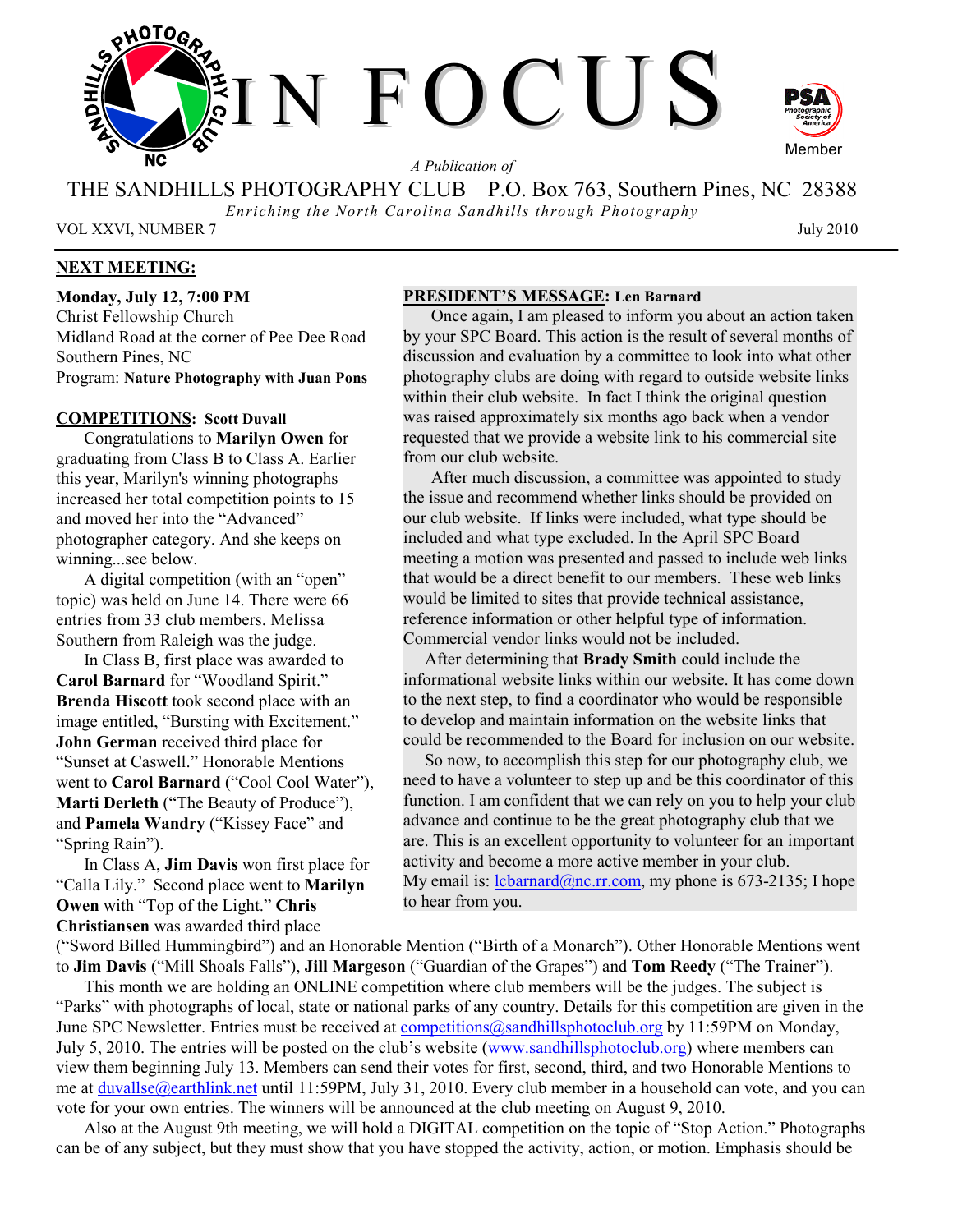### **PROGRAMS: Jim Davis**

The July program will be presented by Juan Pons and will include two subjects: one on improving our nature photography techniques and one on using live view and video features of recent model DSLR cameras. Several model DSLR cameras now have these features and this part of program should be of interest if you have purchased a new DSLR or are considering buying one in the future. Juan is a professional photographer and lives in Pittsboro, NC. You can learn more about him and his work from his website: http://wildnaturephoto.com/

Our September program will be presented by Dr. Molly Gwinn from Pinehurst. Molly was the judge for our April club competition. She will present a program on the history of photography entitled "The First 100 Years of Photography." Molly will cover the period 1850 -1950. This includes discussion of early pioneers in photography and how the use of photography has changed over this 100-year period, which includes the Civil War and World Wars I and II. This should provide an interesting insight into photography.

### **WORKSHOPS: Bill Matthews**

*Q & A with Dave Verchick -* a question and answer session for beginning and intermediate photographers is set for Sunday, **July 25**, 2:00 to 4:00 PM, at the Burlingame Room and Gardens, Sandhills Community College Horticultural Center.

Did you ever wonder what "RTFM" means? Or what f-stop should I use? What's an f-stop, anyway? Well, this is your chance to ask all those burning digital photography questions that you have. Sure you can Ask Jeeves or Google, but that is not nearly as much fun or interactive as coming out to the SCC Horticultural Gardens with other SPC members. Dave is sure that if there is a mistake you can make while taking pictures, he has made it and has the picture to prove it, so don't make the same mistakes. Come and learn from his experiences and problem solving abilities.

Dave will open with a very brief overview of some photography basics with photo examples and then jump right into your questions. This should be a lively, informative discussion. Then class will move out to the gardens for some hands-on shooting, so be sure to bring your camera equipment and \*BRING YOUR MANUAL\*. You think you know your camera, until you read the manual! Dave will help you decipher it as well.

If you have particular photography questions or problems and you would like to email them to Dave

 $(LeadPhoto@embargmail.com)$ , he will try to include some example images or setup shots in his response. Even if you don't have any questions, come out and enjoy a Sunday afternoon shoot and you are sure to have a couple before you leave!

*Please register,* by emailing or calling Dave (leadphoto@embarqmail.com or 246-2080 with a question and he will be sure to answer it Sunday afternoon July 25, 2:00-4:00 PM in the classroom or out in the gardens taking pictures until dusk.

### **Additional workshops this year:**

• *Artistic Composition* with **Mike Stratil,** Saturday, **Sept. 18**, 9:00AM – 12NOON, in the Burlingame Room, Sandhills Community College Horticultural Center.

# **FALL FIELD TRIP**: **Dave Powers**

Our fall field trip will be **Oct 12-14** and we will be taking our cameras to **Asheville, NC** and surrounding areas. Asheville is a beautiful city that offers a variety of exciting photo opportunities at places like Biltmore House, Grove Arcade, Grove Park Inn, Thomas Wolfe home, just to name a few. In the surrounding towns and villages, among the many places to visit are Flat Rock with Carl Sandburg's home, Chimney Rock with spectacular views of Lake Lure, and Hendersonville with the North Carolina Arboretum.

 I have made arrangements for lodging at the Holiday Inn Express at 1 Wedgeville Drive in Asheville. They have given us rates of \$89.00 plus tax per night. The hotel is located near the intersection of I-26 and I-40. Please call the hotel to make your own reservations at 828-665-6519. You must identify yourself as a member of the Sandhills Photography Club to get this rate. Reservations may be made until Monday, September 13 to get these rates.

 At the June meeting, more than 20 people indicated an interest in this trip. Please call me at 692-2539 or e-mail me at dpowers $4@nc.rr.com$  if you have any questions or suggestions for making this a trip to remember.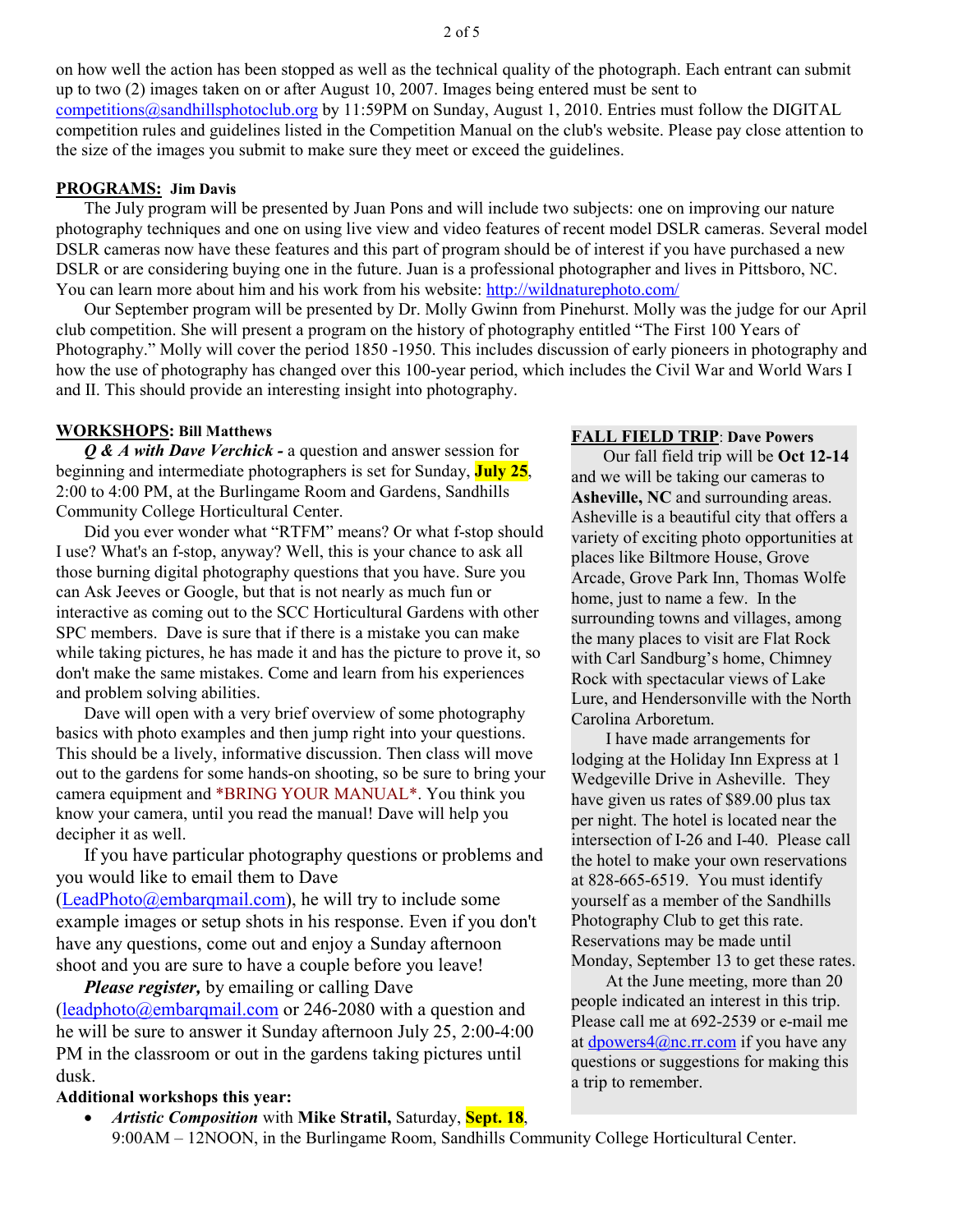- *A Brief History of the Camera, Basic Photography and Resizing & RAW Revisited* with **Bill Matthews,**  Saturday, **Oct. 23**, 9:30 –11:30AM in the Burlingame Room, Sandhills Community College Horticultural Center.
- A *Photoshop* **topic TBA** with **Bob Biamonte**, Saturday, **Nov. 13**, 10:00AM –12NOON in the Sandhills Community College Computer Lab.

Suggestions for workshops are always appreciated. Please pass them on to **Bill Matthews**, 692-8254 or wmatth@embarqmail.com.

### **EXHIBITS: June White**

# **Campbell House Exhibit Sept. 3 - 26, 2010**

Attached to this month's newsletter is the information you will need to submit photographs to the Campbell House for the September exhibit. This year the Campbell House is asking for names of the photographer, title of the piece and price to be given to them by Aug. 20 so labels placed next to the photographs will be ready when the prints are delivered. All instructions are on the attached form (see page 5) along with other essential information.

Please be sure to have the appropriate wires on your photographs for hanging. NO saw tooth hangers or single loop piece will be accepted. Please print the form and refer to it as you prepare your pieces. If you have questions call or email me.

# **MEMBERSHIP: Alison Earl**



As of the June 2010 meeting, we are at **98** paid members, along with our five honorary members, bringing us to **103**! By our count we had 50 members, four guests and Melissa Southern (55 total) at our June digital contest!

**NOTICE:** If you have any changes to your information (address, email, phone, etc) *PLEASE* let me know and I will let the rest of the board know. I keep a roster of all members and their information. Email me at the earls @nc.rr.com or call at home (910) 215-0316. Thanks!

# **LIBRARY: Gisela Danielson**

 **The Library is underutilized and so is the Librarian!** Please check out our website

http://www.sandhillsphotoclub.org/, go to Library and open the drawer. The index will give you a quick description of all our library books.

You may borrow books and/or DVDs/CDs. Place your order via email, gdanielson@nc.rr.com or call me, 673-0521. Your order will be ready for pick-up at the next SPC meeting and is due the following month.

## **PHOTO EQUIPMENT CLASSIFIED**

The Sandhills Photography Club is offering the following equipment for sale:

- One pair Optimus wireless speakers with transmitter, Radio Shack #40-1372. \$18.00 or best offer.
- 1 Kodak Ektagraphic III AM carousel slide projector with 100-150 mm f/3.5 lens. \$35.00 or best offer.
- 1 Kodak 700 carousel slide projector with 5-inch f/3.5 lens and spare DEK-DFW projection lamp. \$20.00 or best offer.

Please contact Bill Matthews (692-8254) for more information.

*If you wish to buy or sell photo equipment, send your ad to Ann Stephens at astephens95@nc.rr.com. Ads run for two issues unless you request otherwise.*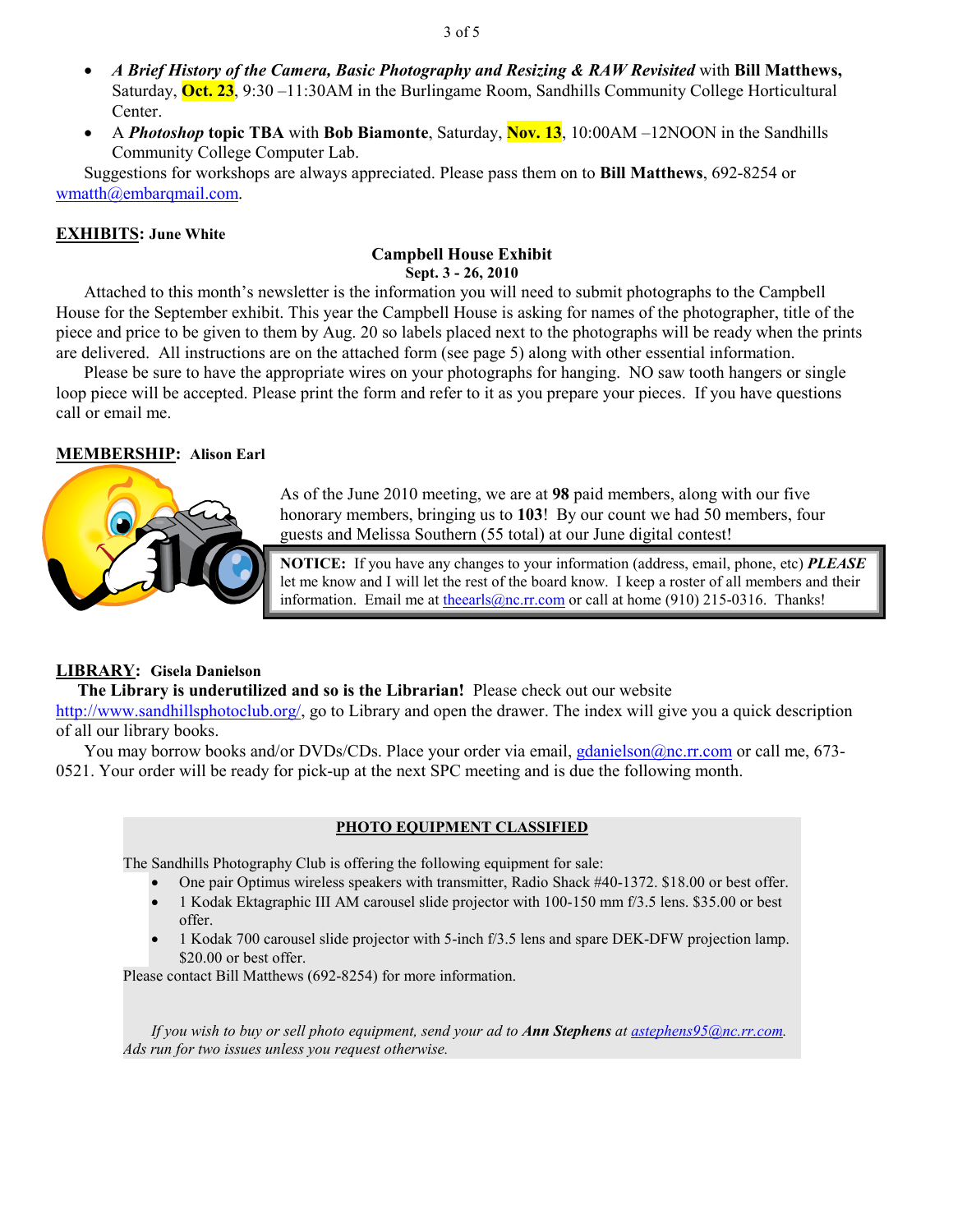# **HAPPY'S TRAVELS**: **Jill Margeson**

Happy thanks you for all the calls concerning his broken leg/foot. He might require a little Gorilla Glue touch up in the future, but for now he is just fine. You can see (below) he has been through France with the Duvalls and with the Wheelers in Japan. See the friend he met at Brookgreen Garden while on the spring field trip? There's more on the website at http://www.sandhillsphotoclub.org/happytravels.html. Call June White at 692-6385 or Jill Margeson at 673-1497 if you want to take Happy on your next trip.



## **MONTHLY FINANCIAL REPORT: Dave Verchick**

|                |                   | <b>Monthly Financial Report Regular Account</b> |
|----------------|-------------------|-------------------------------------------------|
| April 30, 2010 | Beginning balance | \$5144.88                                       |
|                | Deposits          | 35.08                                           |
|                | <b>Debits</b>     | 82.52                                           |
| May 28, 2010   | Ending balance    | \$5097.44                                       |

# *NEXT BOARD MEETING***:**

**Thursday, July 15, 2:00 PM, Sandhills Community College Horticultural Gardens Visitor Center.** 

## **2010 SPC Board Members**

| President                    | Len Barnard                   | 673-2135 |
|------------------------------|-------------------------------|----------|
| Vice President               | Jim Davis                     | 673-7017 |
| Secretary                    | Tom Reedy                     | 295-2674 |
| Treasurer                    | Dave Verchick                 | 246-2080 |
| Past President               | Don Hiscott                   | 295-9544 |
| Programs                     | Jim Davis                     | 673-7017 |
| Competition                  | <b>Scott Duvall</b>           | 673-1501 |
| Exhibitions                  | June White                    | 692-6385 |
| Hospitality                  | <b>Bill Sheppard</b>          | 944-1219 |
| Publicity                    | <b>Susan Capstick</b>         | 295-1832 |
| Workshops                    | <b>Bill Matthews</b>          | 692-8254 |
| Newsletter                   | Ann Stephens                  | 673-2091 |
| Library                      | Gisela Danielson              | 673-0521 |
| PSA Rep                      | Jim Smith                     | 673-4744 |
| Membership                   | Alison Earl                   | 215-0316 |
| Website                      | <b>Brady Smith</b>            | 947-3946 |
| Club Photographer Jim McGill |                               | 295-6686 |
| <b>Field Trips</b>           | Kathy Green (Spring) 525-0190 |          |
|                              | Dave Powers (Fall) 692-2539   |          |
| Day Trips                    | Mike Stratil                  | 949-6518 |
| <b>Scavenger Hunt</b>        | Jill Margeson                 | 673-1497 |
|                              |                               |          |